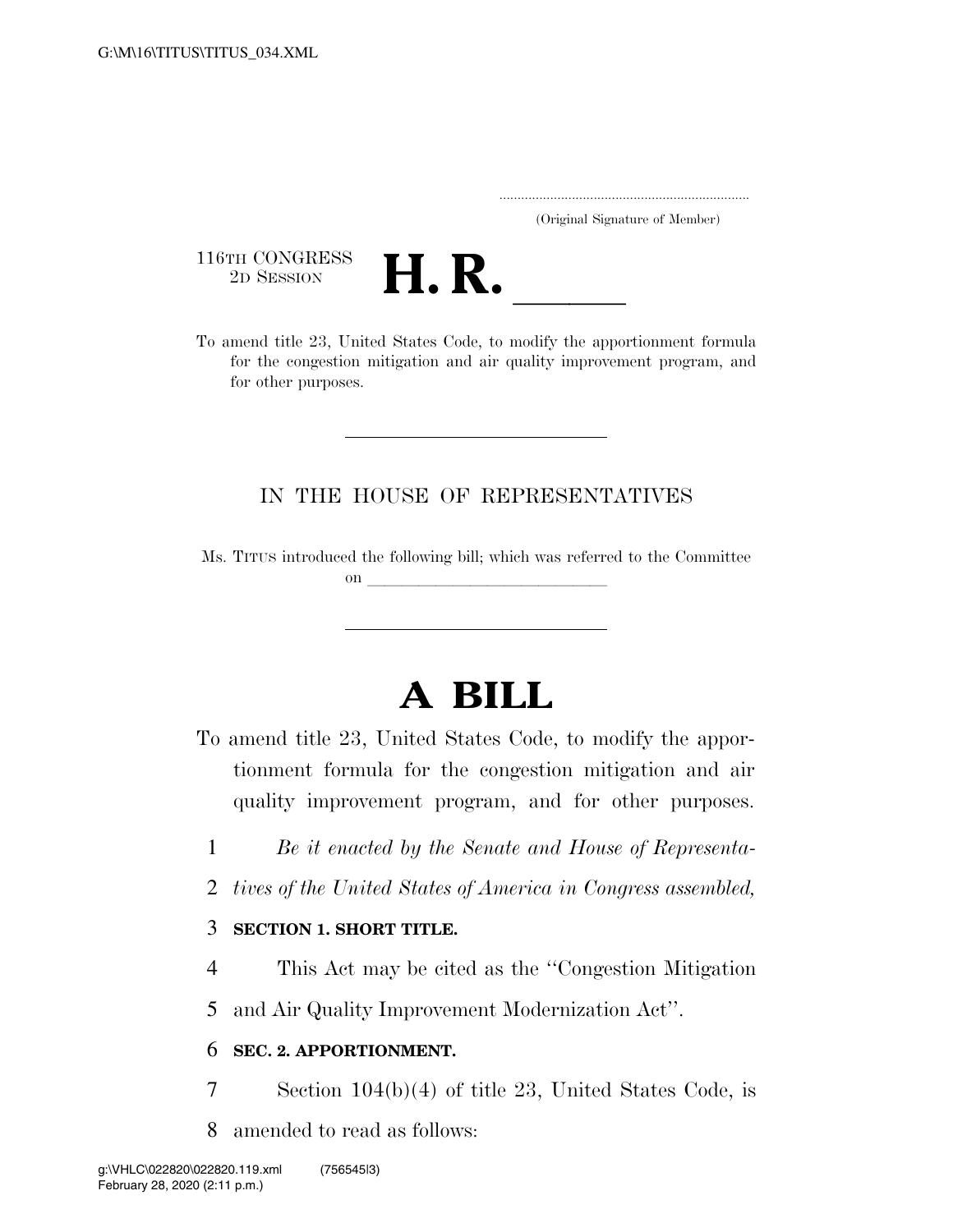| $\mathbf{1}$   | "(4) CONGESTION MITIGATION AND AIR QUAL-              |
|----------------|-------------------------------------------------------|
| $\overline{2}$ | ITY IMPROVEMENT PROGRAM.-                             |
| 3              | "(A) CALCULATION.—For the congestion                  |
| $\overline{4}$ | mitigation and air quality improvement pro-           |
| 5              | gram, an amount determined by multiplying the         |
| 6              | amount of the base apportionment remaining            |
| 7              | for the State under subsection (c) after making       |
| 8              | the set aside in accordance with paragraph (5)        |
| 9              | by the proportion that—                               |
| 10             | "(i) the total of all weighted county                 |
| 11             | populations with monitored pollutant con-             |
| 12             | centrations above national ambient air                |
| 13             | quality standards in the State; bears to              |
| 14             | "(ii) the total of all weighted county                |
| 15             | populations with monitored pollutant con-             |
| 16             | centrations above national ambient air                |
| 17             | quality standards in all States.                      |
| 18             | "(B) CALCULATION OF WEIGHTED POPU-                    |
| 19             | LATIONS WITH MONITORED POLLUTION CON-                 |
| 20             | CENTRATIONS ABOVE NATIONAL AMBIENT AIR                |
| 21             | QUALITY STANDARDS.—Subject to subpara-                |
| 22             | graphs $(C)$ , $(D)$ , and $(E)$ , for the purpose of |
| 23             | subparagraph (A), the weighted population in          |
| 24             | counties with pollution concentrations above na-      |
| 25             | tional ambient air quality standards shall be         |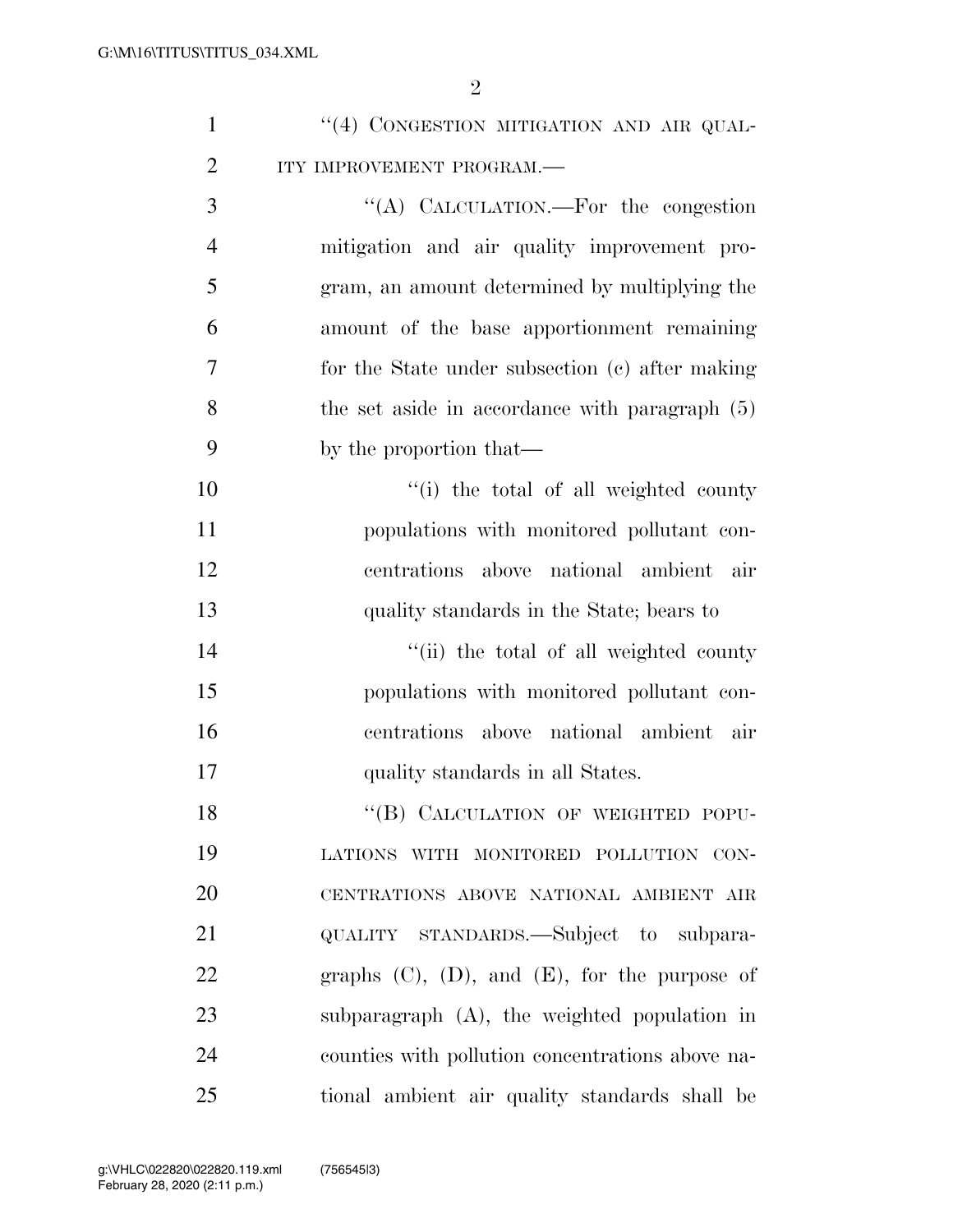| $\mathbf{1}$   | calculated by multiplying the population of each |
|----------------|--------------------------------------------------|
| $\overline{2}$ | county by a factor determined from the ratio of  |
| 3              | design values to national ambient air quality    |
| $\overline{4}$ | standards.                                       |
| 5              | "(C) DESIGN VALUES OF OZONE.-                    |
| 6              | "(i) IN GENERAL.—In making the cal-              |
| 7              | eulation under subparagraph (B), for coun-       |
| 8              | ties with design values of ozone greater         |
| 9              | than the national ambient air quality            |
| 10             | standard, the population of a monitored          |
| 11             | county is multiplied by a factor of—             |
| 12             | "(I) the average of $2013-2015$                  |
| 13             | and 2016-2018 design values, pro-                |
| 14             | vided by the Environmental Protec-               |
| 15             | tion Agency Administrator; bears to              |
| 16             | "(II) the primary national ambi-                 |
| 17             | ent air quality standard for ozone es-           |
| 18             | tablished by the Administrator under             |
| 19             | $109(b)$ of the Clean Air Act $(42)$             |
| 20             | U.S.C. $7409(b)$ ).                              |
| 21             | "(ii) SPECIAL RULE.—If the average               |
| 22             | design values from $2013-2015$<br>of<br>and      |
| 23             | $2016-2018$ is not greater than the primary      |
| 24             | national ambient air quality standard for        |
| 25             | ozone, a weighting factor of zero is applied.    |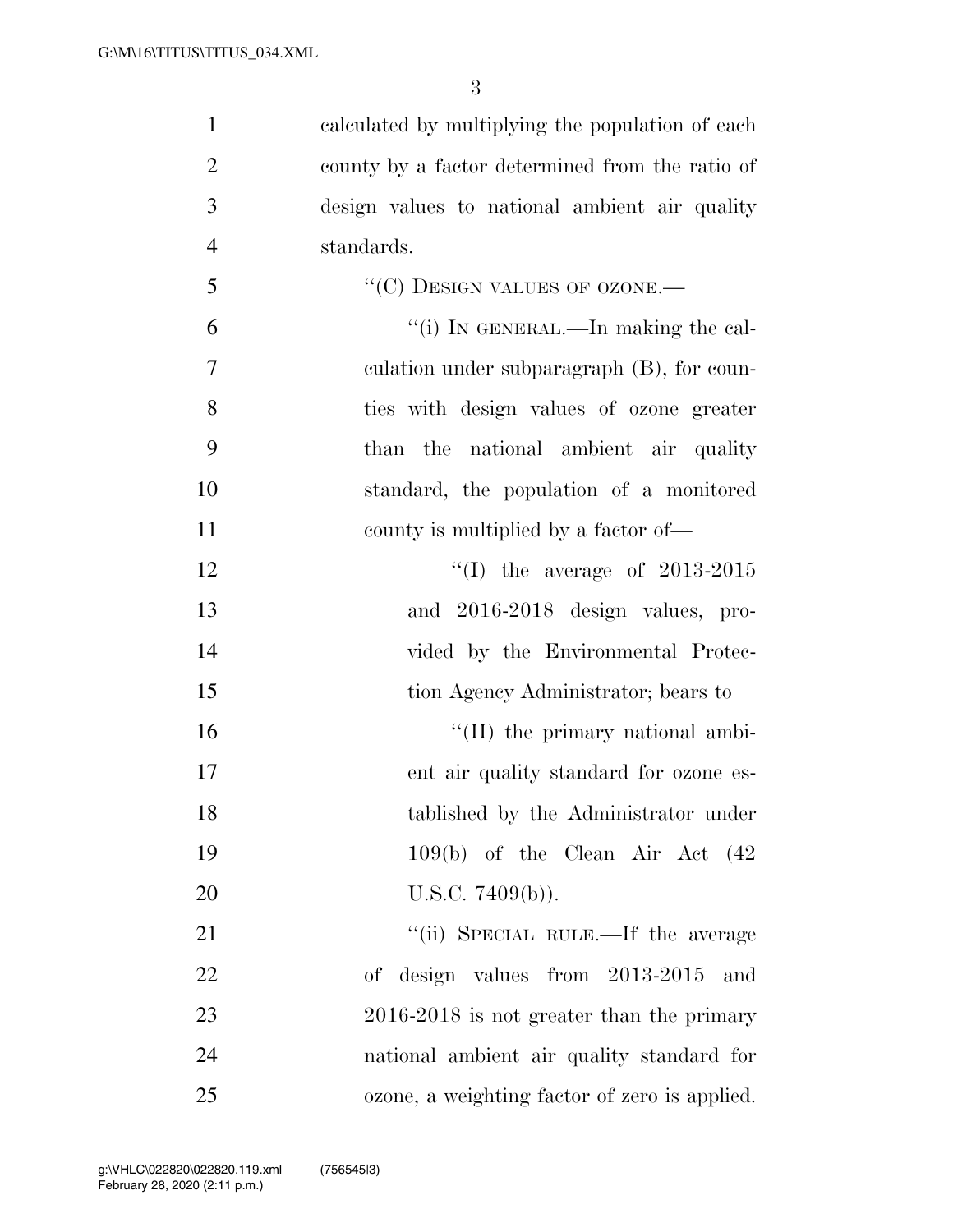| $\mathbf{1}$   | "(iii) MAXIMUM FACTOR.—Notwith-              |
|----------------|----------------------------------------------|
| $\overline{2}$ | standing clauses (i) and (ii), the maximum   |
| 3              | factor to be applied for ozone shall not ex- |
| $\overline{4}$ | ceed $1.4$ .                                 |
| 5              | "(D) DESIGN VALUES OF FINE PARTICU-          |
| 6              | LATE MATTER.-                                |
| 7              | "(i) IN GENERAL.—For counties with           |
| 8              | design values of fine particulate matter     |
| 9              | greater than the national ambient air qual-  |
| 10             | ity standards, the population of a mon-      |
| 11             | itored county is multiplied by a the greater |
| 12             | factor of-                                   |
| 13             | "(I) the average of the 2013-                |
| 14             | $2015$ and $2016-2018$ design values for     |
| 15             | annual concentrations of fine particu-       |
| 16             | late matter, provided by the Environ-        |
| 17             | mental Protection Agency Adminis-            |
| 18             | trator; bears to                             |
| 19             | "(II) the primary national ambi-             |
| 20             | ent air quality standard for fine par-       |
| 21             | ticulate matter for annual concentra-        |
| 22             | tions established by the Administrator       |
| 23             | under $109(b)$ of the Clean Air Act $(42)$   |
| 24             | U.S.C. 7409 $(b)$ ; or                       |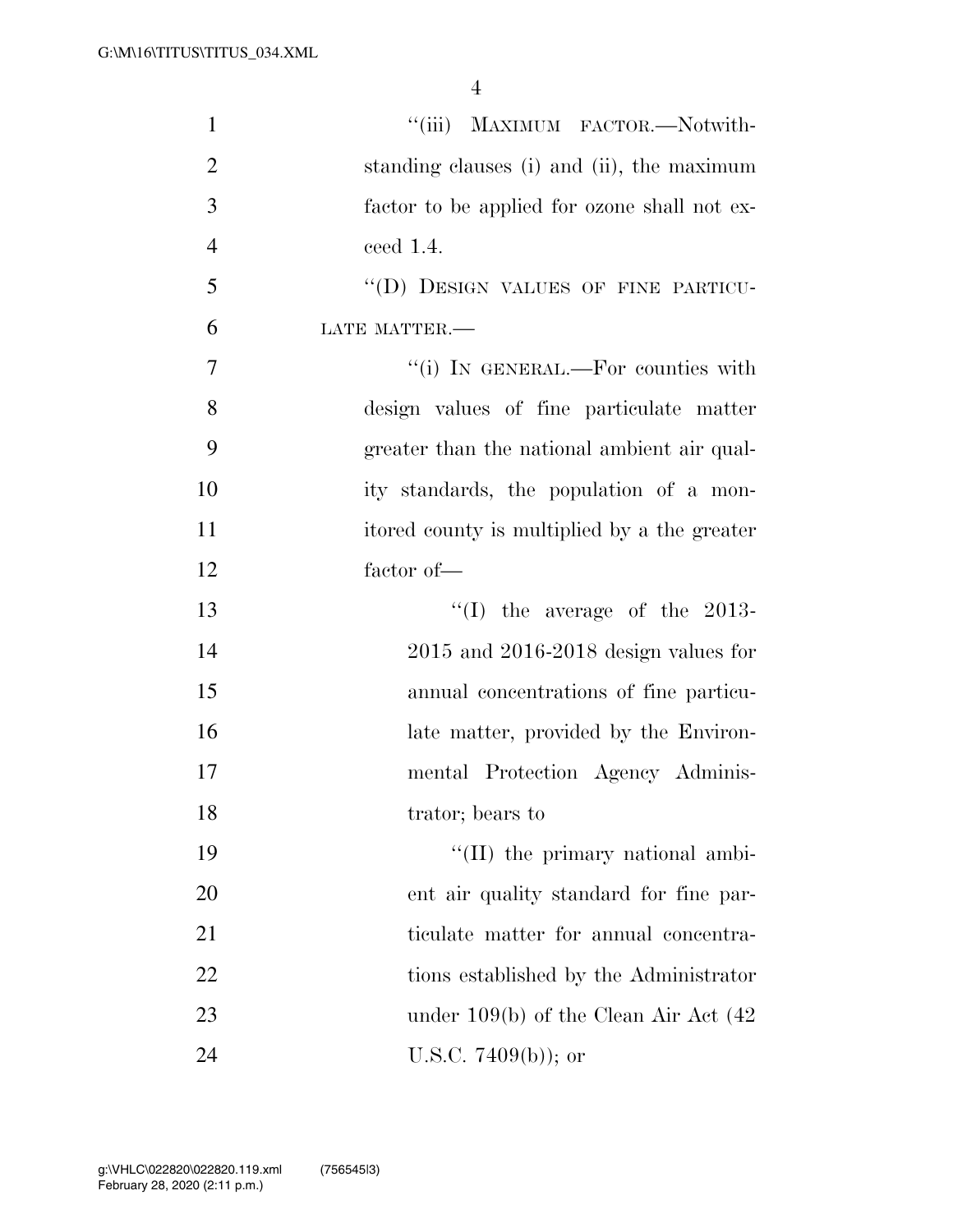| $\mathbf{1}$   | "(III) the average of the $2013$ -               |
|----------------|--------------------------------------------------|
| $\overline{2}$ | $2015$ and $2016-2018$ design values for         |
| 3              | 24-hour averaging time of fine partic-           |
| $\overline{4}$ | ulate matter, provided by the Environ-           |
| 5              | mental Protection Agency Adminis-                |
| 6              | trator; bears to                                 |
| $\overline{7}$ | $\lq\lq$ (IV) the primary national ambi-         |
| 8              | ent air quality standard for fine par-           |
| 9              | ticulate matter for 24-hour averaging            |
| 10             | time established by the Administrator            |
| 11             | under $109(b)$ of the Clean Air Act $(42)$       |
| 12             | U.S.C. $7409(b)$ ).                              |
| 13             | "(ii) SPECIAL RULE.—If the average               |
| 14             | of design values from 2013-2015<br>and           |
| 15             | $2016-2018$ are not greater than the pri-        |
| 16             | mary national ambient air quality stand-         |
| 17             | ards for particulate matter, a weighting         |
| 18             | factor of zero is applied.                       |
| 19             | "(iii) MAXIMUM FACTOR.-Notwith-                  |
| 20             | standing clause (i), the maximum factor to       |
| 21             | be applied for fine particulate matter shall     |
| 22             | not exceed 1.4.                                  |
| 23             | ``(E)<br>DESIGN VALUES OF BOTH OZONE             |
| 24             | AND PARTICULATE MATTER.-Notwithstanding          |
| 25             | subparagraphs $(B)$ through $(D)$ , for counties |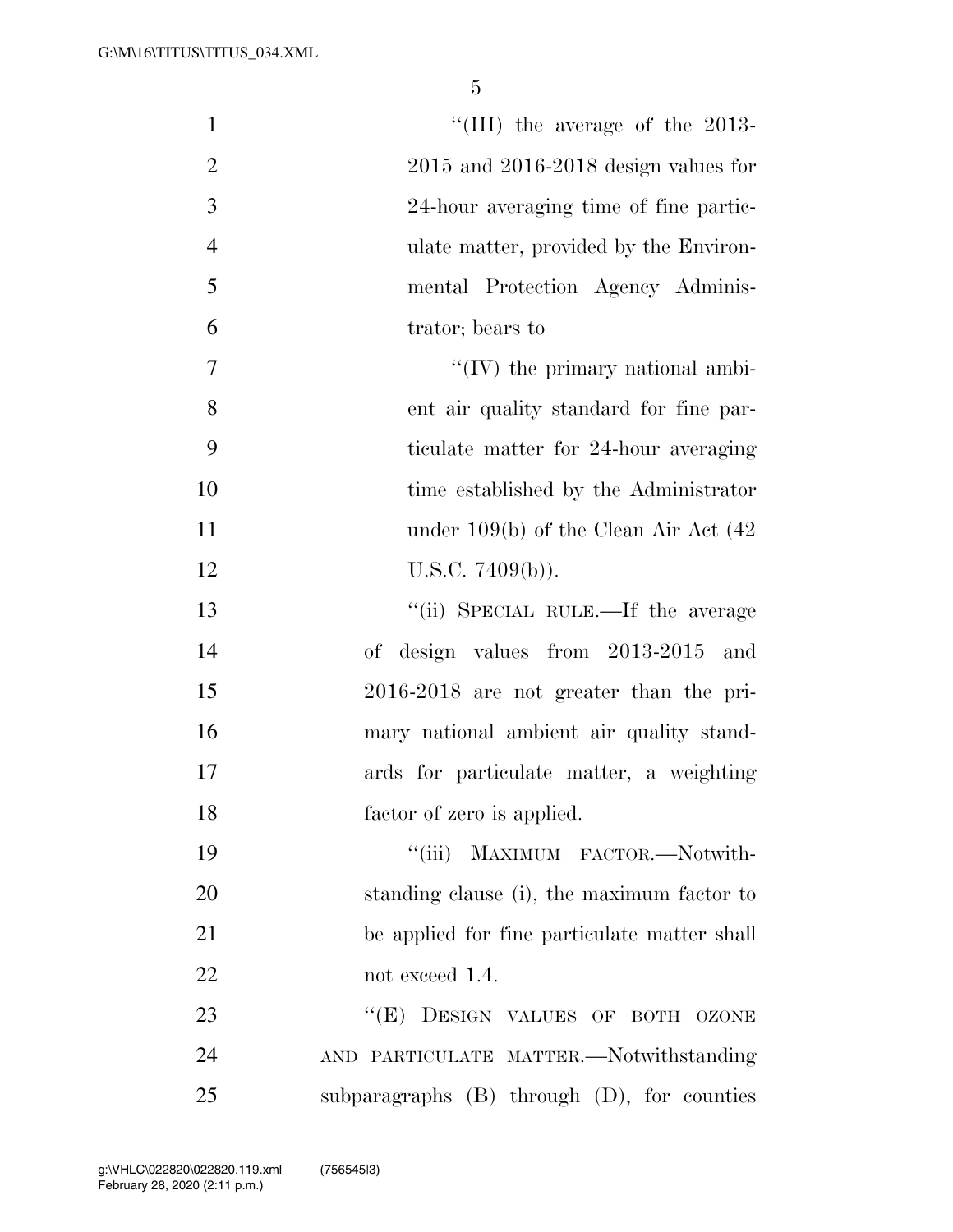with design values greater than the national ambient air quality standards for both ozone and particulate matter, a new factor, deter- mined by multiplying the factors determined in subparagraphs (C) and (D), is applied to coun- ty populations in place of the individual factors determined in subparagraphs (C) and (D).

8 "(F) MINIMUM APPORTIONMENT.—Not- withstanding any other provision of this para- graph, the minimum apportionment for a State under this paragraph shall be one half of 1 per- cent of the funds apportioned under this para-graph.

14 "(G) MAXIMUM APPORTIONMENT.—Not- withstanding any other provision of this para- graph, the maximum apportionment for a State under this paragraph shall be 25 percent of the funds apportioned under this paragraph.

19 "(H) DETERMINATIONS OF POPU- LATION.—In determining county population for purposes of this paragraph, the Secretary shall use the latest available annual estimates pre-**pared by the Secretary of Commerce.**".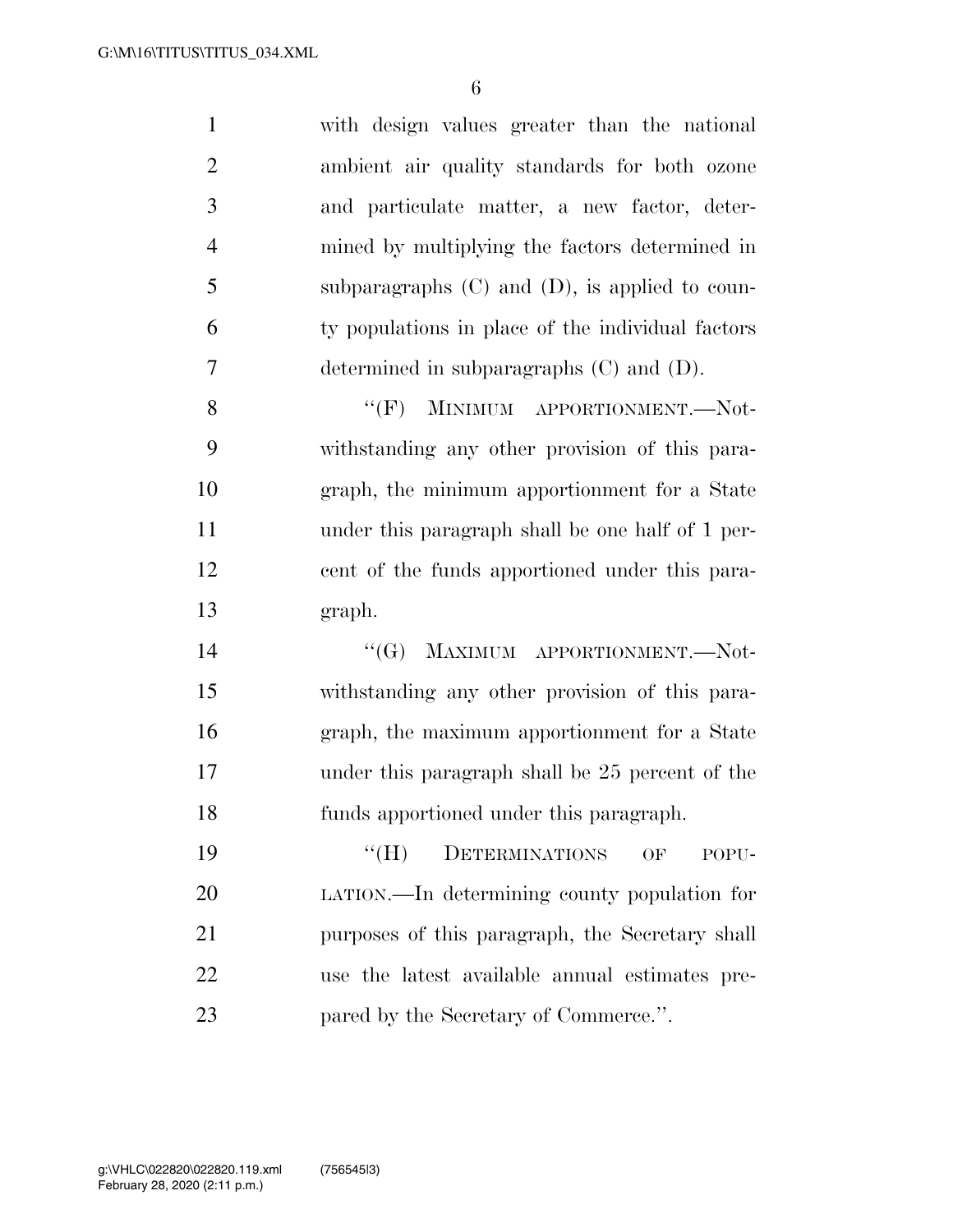| $\mathbf{1}$   | SEC. 3. CONGESTION MITIGATION AND AIR QUALITY IM-        |
|----------------|----------------------------------------------------------|
| $\overline{2}$ | PROVEMENT PROGRAM.                                       |
| 3              | Section 149 of title 23, United States Code, is          |
| $\overline{4}$ | amended—                                                 |
| 5              | $(1)$ in subsection $(b)$ —                              |
| 6              | $(A)$ by striking ", earbon monoxide,";                  |
| 7              | (B) by striking "186(a),";                               |
| 8              | (C) by striking " $7512(a)$ ,";                          |
| 9              | (D) in paragraph $(8)(B)$ by striking "; or"             |
| 10             | and inserting a semicolon;                               |
| 11             | $(E)$ in paragraph $(9)$ by striking the period          |
| 12             | at the end and inserting "; or"; and                     |
| 13             | $(F)$ by adding at the end the following:                |
| 14             | $``(10)$ other projects, if determined by the Sec-       |
| 15             | retary, to be more cost-effective than projects de-      |
| 16             | scribed in paragraphs $(1)$ through $(9)$ .";            |
| 17             | $(2)$ in subsection $(c)$ by striking "carbon mon-       |
| 18             | oxide, or both, and for";                                |
| 19             | $(3)$ by amending subsection $(d)$ to read as fol-       |
| 20             | lows:                                                    |
| 21             | "(d) STATES FLEXIBILITY.—If a State does not             |
| 22             | have, and never has had, a nonattainment area designated |
| 23             | under the Clean Air Act (42 U.S.C. 7401 et seq.), the    |
| 24             | State may use funds apportioned to the State under sec-  |
| 25             | tion $104(b)(4)$ for any project in the State that—      |